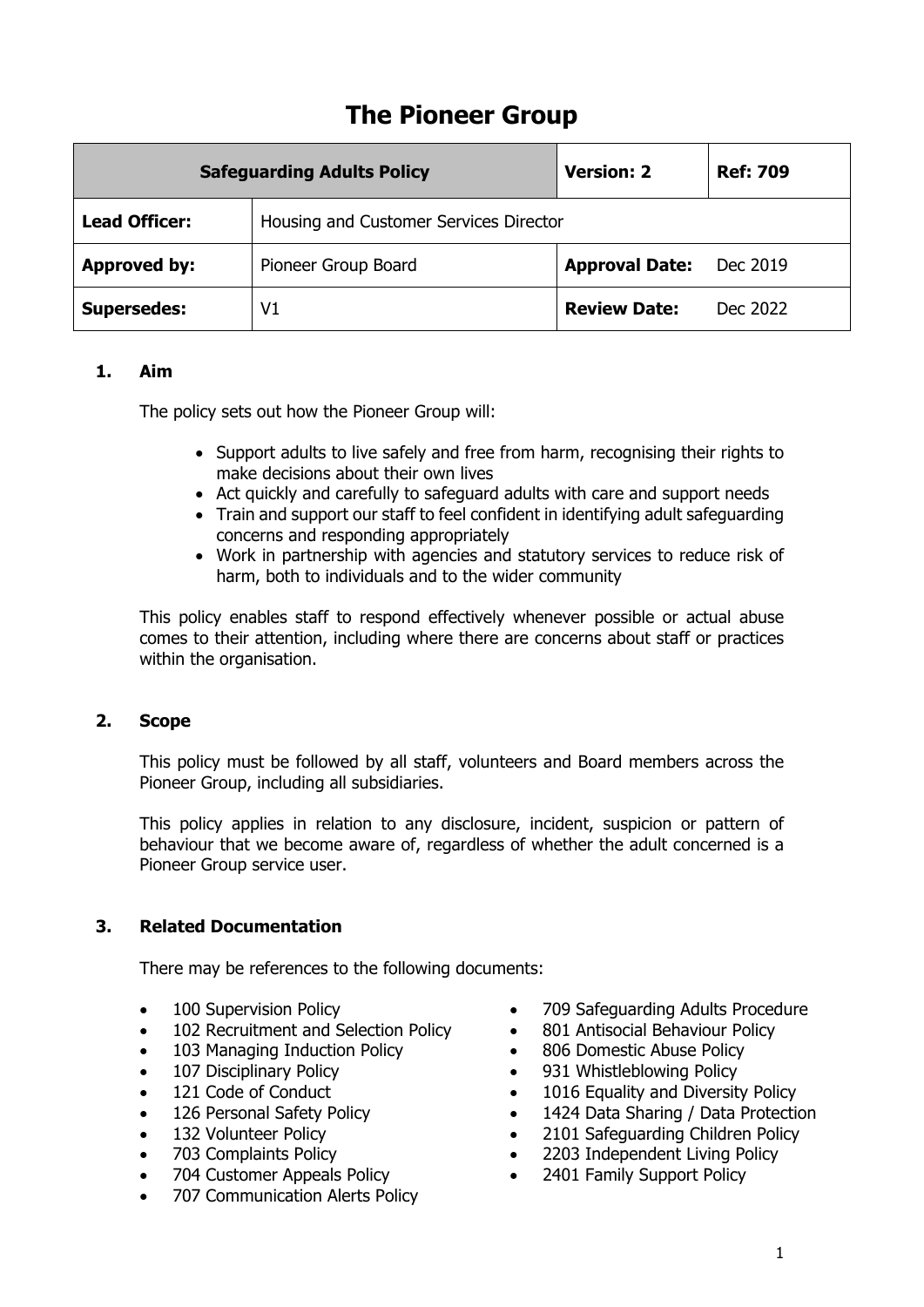Significant procedural notes and guidance support the delivery of this policy, including outlines of roles and responsibilities, registers of key contacts, details of partnership arrangements, and guidance on each policy point to enable staff to make the right decisions with confidence.

A copy of "Safeguarding Adults: Multi-agency policy and procedure for the West Midlands" is provided as guidance in support of this policy.

### **4. Compliance**

This policy is supported by and complies with:

- Care Act 2014
- Mental Capacity Act 2005
- Equality Act 2010
- Data Protection Act 2018
- Human Rights Act 1998
- Crime and Disorder Act 1998
- Public Interest Disclosure Act 1998
- Sexual Offences Act 2003
- Health and Social Care Act 2008
- Protection of Freedoms Act 2012
- Mental Health Act 1983 (amended)
- Modern Slavery Act 2015

#### **5. Background/Context**

The Pioneer Group works primarily within the metropolitan district of Birmingham, and as a result the majority of adult safeguarding matters will fall within the duty of Birmingham City Council as Lead Agency. We consider safeguarding to be everyone's responsibility, and therefore we work together in partnership with statutory services across the city to ensure a coordinated and outcome-led approach.

The Pioneer Group is a partner member of the Birmingham Safeguarding Adults Board (BSAB) and works to the standards of the wider West Midlands Region Adult Safeguarding Policy and Procedures.

#### **6. Policy Principles**

#### **6.1. Understanding safeguarding**

Duties under adult safeguarding, as defined in the Care Act 2014, apply to adults aged 18 and over who:

- have care and support needs,
- are experiencing or at risk of abuse or neglect, **and**
- as a result of their care and support needs cannot protect themselves from the risk or experience of abuse or neglect.

Abuse can take many forms, and types include: physical; domestic; sexual; psychological; financial or material; discriminatory; organisational; neglect; selfneglect; and modern slavery. We recognise that abuse alone does not indicate that an adult requires safeguarding, and that in absence of care and support needs there may be a more appropriate way to support them. We work with adults to ensure they are able to access the right support through the right pathway.

We support the Making Safeguarding Personal best practice, which ensures we work in line with the six key principles of the Mental Capacity Act 2005 to keep the adult at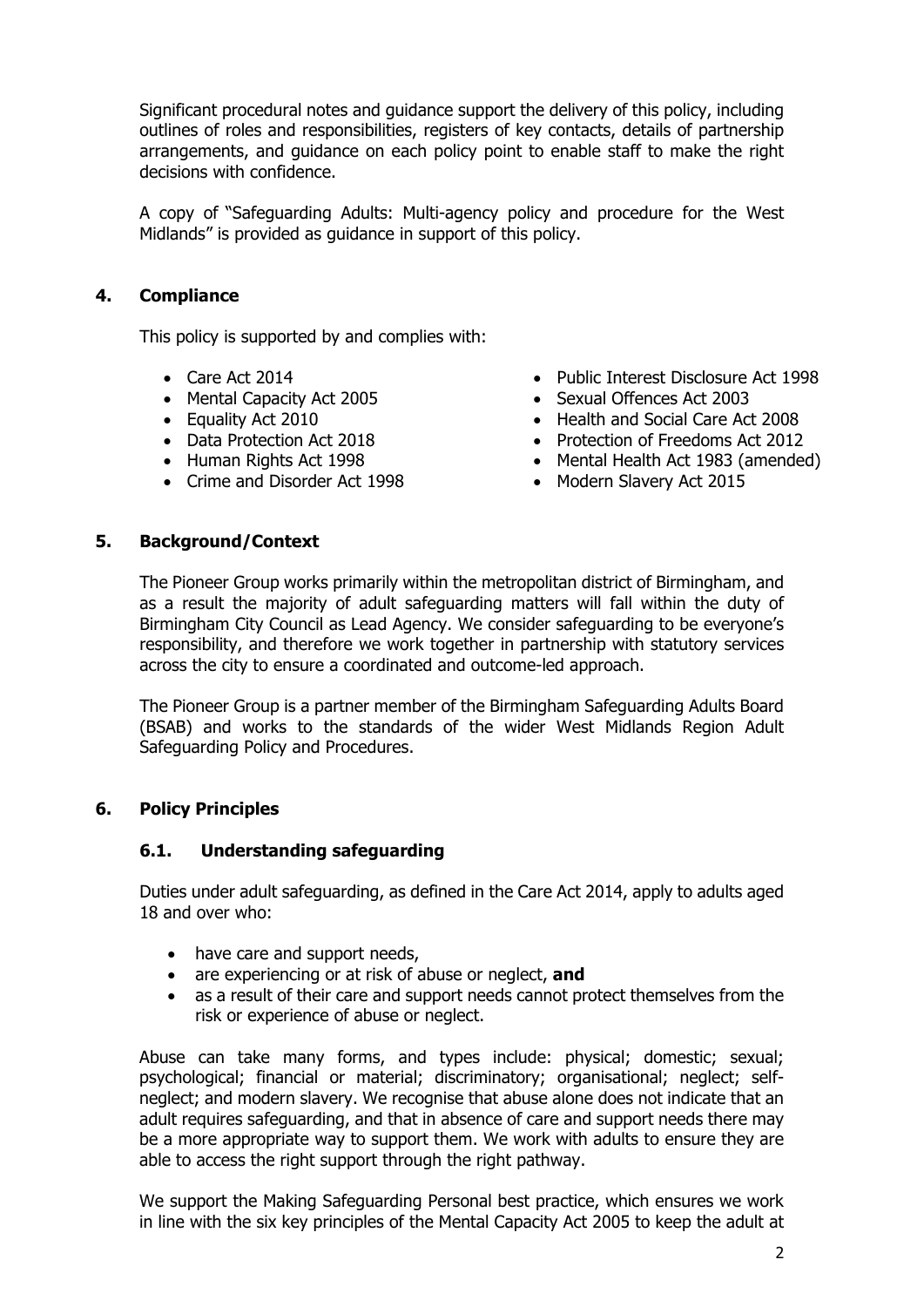the centre of any safeguarding response. These principles are: empowerment; protection; prevention; proportionality; partnership; and accountability. These principles are reinforced through the principle of wellbeing.

In addition, we support the themes central to responsive and tailored adult safeguarding: user outcomes; risk assessment and management; mental capacity; safeguarding planning; information sharing; recording; and feedback.

We recognise that an adult at risk can be either the victim or the person alleged to have caused harm. We recognise that staff may be in a position to identify, recognise and respond to abuse. We also recognise our staff's role in the prevention of abuse.

Staff are supported by a Designated Safeguarding Officer and Senior Safeguarding Officer, and a strong organisational culture that prioritises Making Safeguarding Personal.

## **6.2. Responding to a safeguarding issue**

We minimise risk through prevention and early intervention whenever possible, and work within communities to promote awareness and recognition of abuse and neglect.

When we become aware of a concern or incident that supports an adult safeguarding referral to Birmingham City Council, we will act promptly, follow our adult safeguarding procedure, record details thoroughly and accurately, and ensure we keep a copy of any referral made.

We will ensure that the choices, rights and, where possible, consent of the adult are central to any actions we take in relation to their safeguarding.

#### **6.3. Partnership working**

We attend multi-agency meetings and participate in and support investigatory meetings and local authority enquiries where requested by Birmingham City Council in relation to specific cases.

We attend Supporting Adults Panels and actively contributing to both the Local Community Safety Partnership and the Birmingham Social Housing Partnership to share wider safeguarding knowledge and best practice.

Within the Pioneer Group, we share information and produce case plans in partnership between subsidiaries, through our Champions' Forums and Case Management Meetings.

## **6.4. Recruitment and Employment**

Recruitment is conducted in line with the Recruitment and Selection policy and procedure, and the Volunteers policy.

Due to the nature of the services provided by the Pioneer Group, very few of our staff will be required to undertake a Disclosure and Barring Service (DBS) check in order to work with adults with care and support needs. However, each line manager has responsibility for identifying whether a DBS check would be required for the role, and for ensuring the post holder has a satisfactory DBS certificate dated within the last two years prior to working with adults with care and support needs.